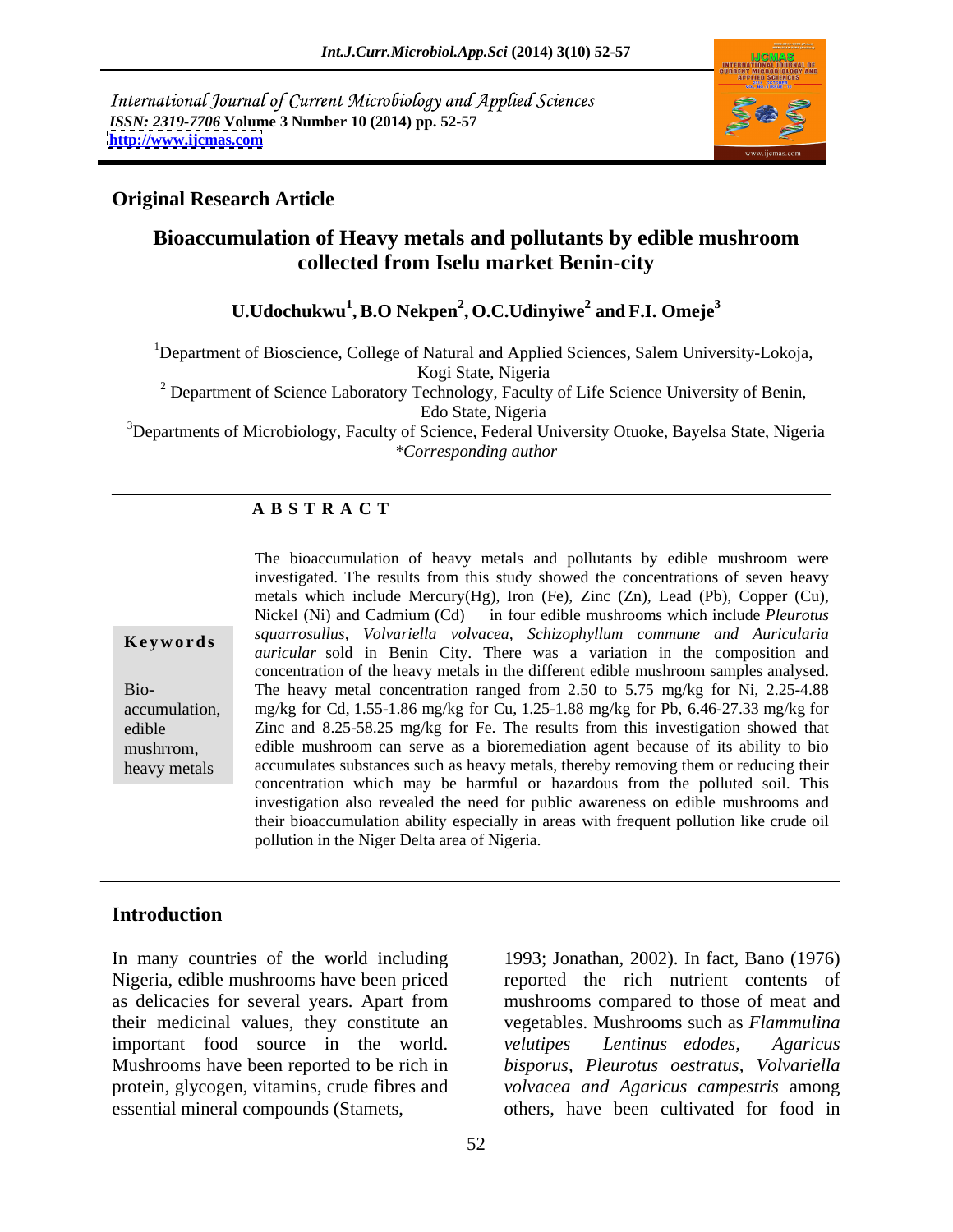several countries of the world especially in Phoenix over mushroom mycelia to for 25 species, commonly consumed from

limits for the metals in edible mushrooms. The rate of digestion of substrate presence of heavy metals and other harmful opposed to inhibition of mushroom and (Hitivani and Mecs, 2003). The scavenging are due to remediation and purifying materials together. abilities of mushrooms. Emuh (2009) reported that mushroom grows in the The enzymes produced by mushroom which presence of heavy metals, secretes enzymes are lignin peroxidase, manganese peroxidase

Stamets (2005) reported that mushroom products and pesticides to primary non-solid channels heavy metals from land to fruity products and are liberated in the forms of bodies for removal from the soil/ water and carbon (iv) oxide (Schliphake et environment. This is first by denaturing the al., 2003). These enzymes act singly or toxins and finally absorbing such heavy metals. Mushroom are hyper accumulators of heavy metals and radioactive metals that materials (Stamets, 2005). Similarly, are toxic to consume and are thus eliminated Hitivani and Mecs (2003), reported that the from the environment. These are bio mycelium of Shiitake mushroom exposed to concentrated in solid forms in the mushroom heavy metals of cadmium, copper, lead, (Wasser et al., 2003; Sasek, 2003). Similarly, Arica et al., (2003) reported, the use of Turkey tail mushroom and subsequently absorbed the heavy metals.

America, Europe and Asia. Extensive eliminate 97% mercury ion from water. information is available on the metal content Mushroom is a fungus, which feeds by in many mushroom species. Literature data secreting enzymes and digests food unpolluted areas in Central Europe, were like chain called hypha. The net like chain tabulated in our previous review (Kala and (hypha) is exposed to stimuli in their Svoboda, 2000). ecological niche and act as a conscious However, a plausible assessment of the regular branching of hypha endows fungi health risk from mushroom consumption has with potentials to pervade any substrate been difficult, due to very limited thoroughly (Hudson, 1986). The higher the knowledge on the chemical form of the mycelium thickness, the higher the rate of metals and their bioavailability in man. mechanical penetration and breaking down Some countries have established statutory of substrate. This culminates at the higher Mushroom grows, breaks down and absorbs through the secretion of extra- cellular or mineralizes environmental pollutants into enzymes. This shows the potentials of non-toxic form (Hamman, 2004). The bioremediation capabilities of mushroom contaminants, which mushroom attacks and 2002). This hypha/mycelium penetrates digests led to increase in mushroom as contaminated soils, thus placing a mat on subsequent removal of toxic metal in the adsorption of toxic products or pollutants. environment by Shiitake mushroom Generally the bonds in hydrocarbon and of metals from polluted sites by mushrooms are similar to bonds that hold the plant Phoenix oyster mushroom mycelia to externally and absorb the nutrients in net intellect and respond to stimuli. Dense and the rate of digestion of substrate (Bouchez et al., 1996; Juhaz and Naidu, them; it is the process of breaking down and petroleum products such as PMS and AGO materials together.

and detoxify such contaminants. and laccase penetrate, break and digest or mineralizes these hydrocarbon, petroleum collectively in aiding mycelium to break down natural or human made resistant materials (Stamets, 2005). mercury and zinc increased the production of enzymes laccase, decolorized them and subsequently absorbed the heavy metals.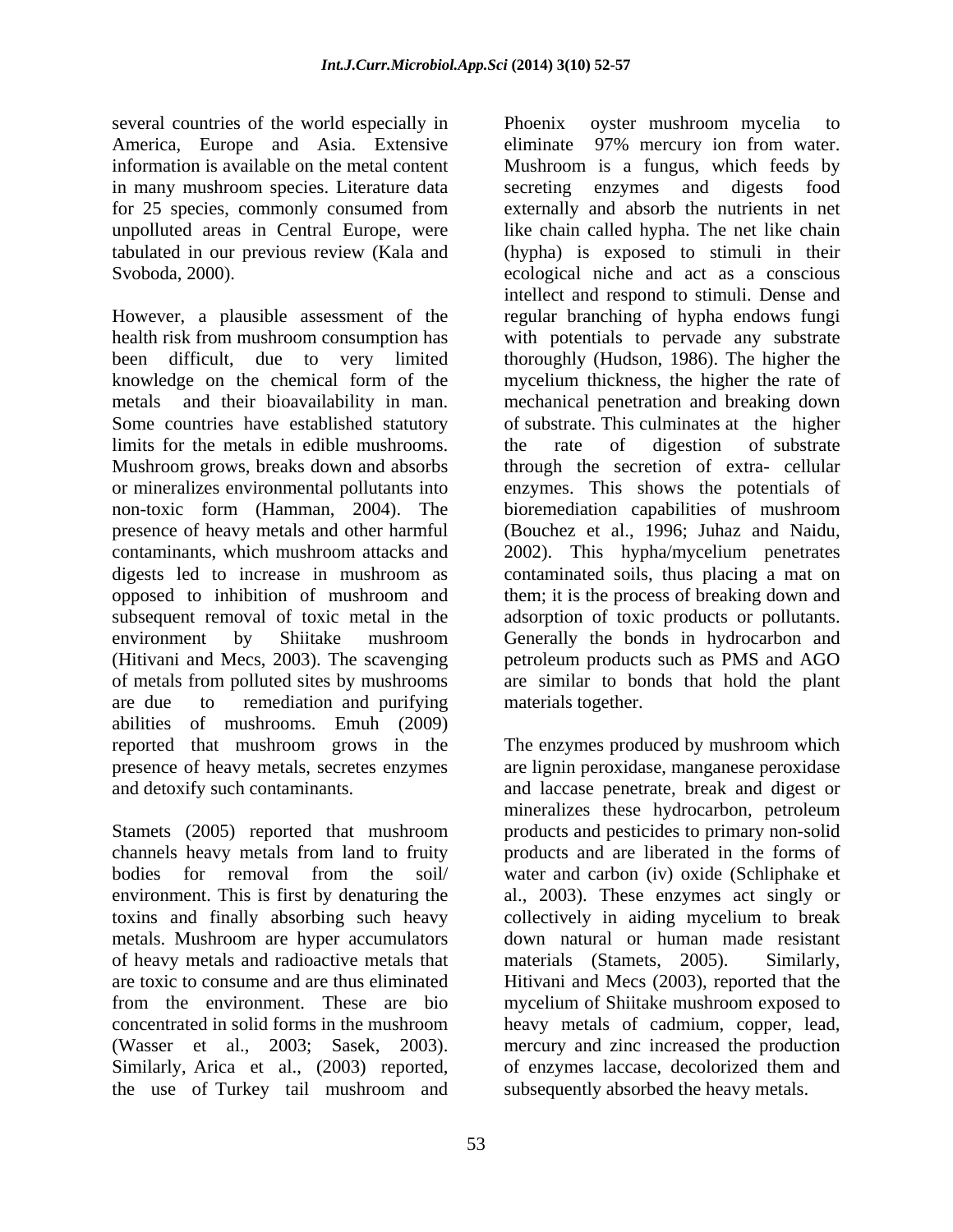The sporocarps of four healthy edible determined one after the other using their mushroom species namely *A. auricula, P.* respective hollow cathode lamps (HCL) and *squarrusolus, S. commune and V. volvacea* calibration curves. Air-acetylene wave flame were purchased from retail markets was used for all the analysis. The respective (Ekiuwa, New benin, Oliha, Santana and wavelengths employed for the metal Oba market) in Benin City. Samples were purchased during the rainy season between the months of August to December. The Cd at 228.8nm mushroom samples were kept in clean labelled collection bags and taken to the **Results and Discussion** laboratory for analysis. The mushroom samples were thoroughly cleaned, dried on blotting paper, cut into pieces and oven dried at 105°C for 24hrs. Dried samples were homogenized using a blender into fine polyethylene bottles, prior to analyses. The samples were thereafter analysed for heavy metals. 1g of each mushroom sample was placed in a porcelain crucible and ashed at 480°C in a muffle furnace for 18-24 hours; then the ash was dissolved in 2ml heated again at 480°C for 4hrs and dissolved in 1mL concentrated sulphuric hydrogen peroxide (H2O2) and then diluted with distilled water up to a volume of 25 ml. generally between species. This may be<br>A blank digest was carried out in the same ascribed to differences in substrate A blank digest was carried out in the same ascribed to differences in substrate<br>way This solution was used for heavy metal composition, as determined by the way. This solution was used for heavy metal determination using an atomic absorption spectrophotometer. The concentrations in mg/L of metals were determined in all the samples with the Atomic Absorption Spectrophotometer. The flame used for the analysis was air-acetylene mixture. Standard solutions ranging from 0.2 to 5.0mg/l were prepared for calibration curves of the various metals. A blank analysis was it could be ascribed to individual species<br>nerformed with distilled water treated to the potential and their ecosystem performed with distilled water treated to the concentrations of metal solutions were absorbance value at 4.0 Pb: 9.4mg/L, Zn:

**Materials and Methods** 1.2mg/L, Cu: 3.7mg, Cd: 3.0mg/L, Fe: 5.5 mg/l. The metal concentrations were determinations were Fe at 248.7nm, Pb at 217.0nm, Zn at 213.9nm, Cu at 324.8 and Cd at 228.8nm

# **Results and Discussion**

powder and stored in pre-cleaned *V.volvacea, S.commune and A.auricular*) concentrated nitric acid (HNO3), 1.55-1.86 mg/kg for Cu, 1.25-1.88 mg/kg acid (H2SO4), 1ml HNO3 and 1ml metal concentrations in the fruiting bodies of sample treatment. The following (Seeger,1982). Zinc was accumulated in prepared to determine the baseline *V.volvacea*, while the least concentration of The results from this study showed the concentrations of seven heavy metals which include Hg, Fe, Zn, Pb, Cu, Ni and Cd in three edible mushrooms (*P.squarrosollus,*  sold in Benin City. There were variation in the composition and concentration of the heavy metals in the different edible mushroom samples analysed. The heavy metal concentration ranged from 2.50 to 5.75 mg/kg for Ni, 2.25-4.88 mg/kg for Cd, for Pb, 6.46-27.33 mg/kg for zinc, 8.25- 58.25 mg/kg for Fe (Table 2). The heavy the edible mushroom analysed varied generally between species. This may be ascribed to differences in substrate composition, as determined by the ecosystem and great differences in uptake of individual metals by the mushroom species (Tyler, 1982; Michelot et al., 1998). Kalac and Svoboda (2000) reported that the age of the fungal fruiting body or its size is of less importance in the accumulation of heavy metals by mushrooms. However, there were variations in heavy metal accumulation and it could be ascribed to individual species potential and their ecosystem high concentrations (27.33 mg/kg) by 6.46 mg/kg was found in S. commune.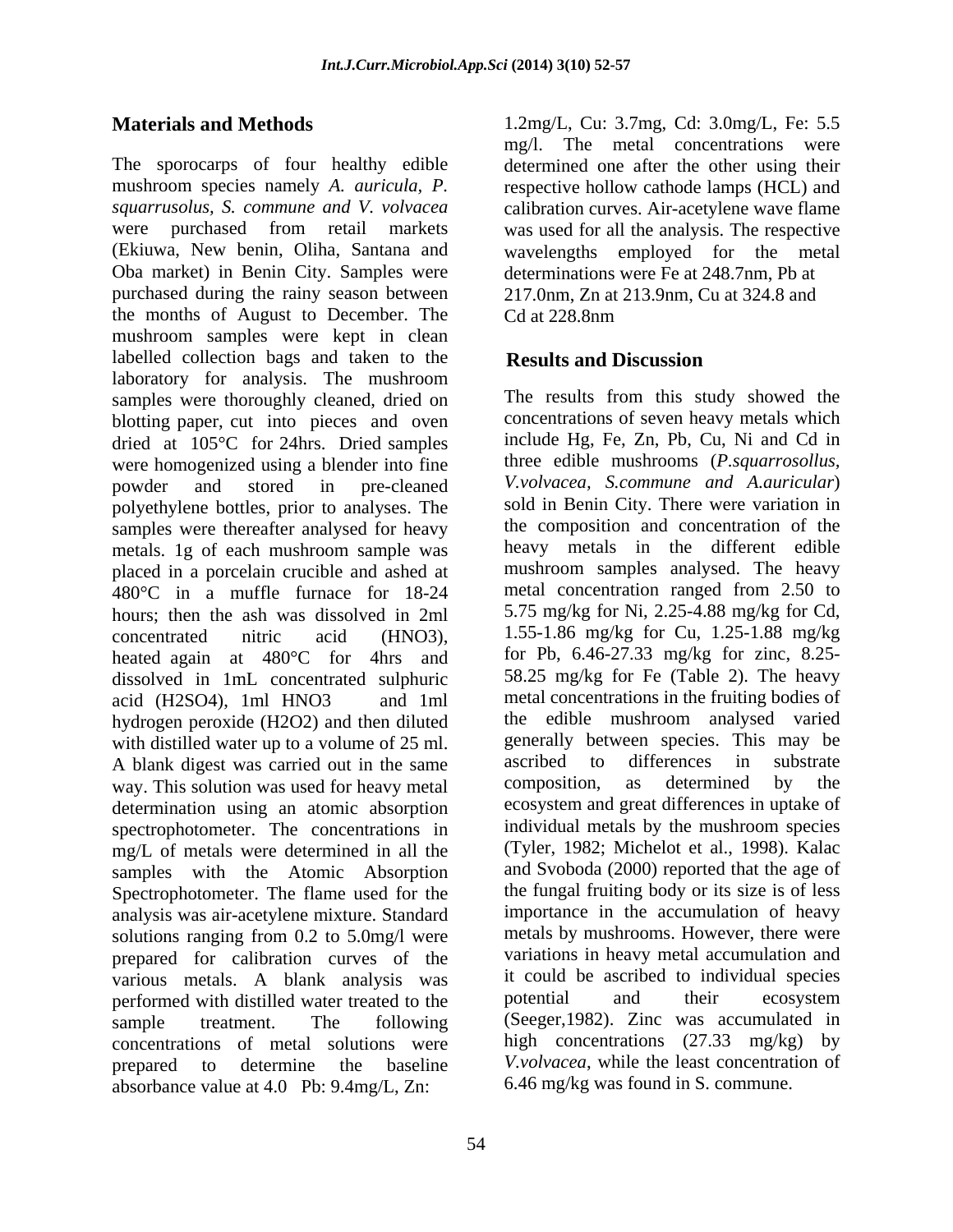| Scientific name                                  | Local        | <b>Uses</b>                                    | <b>Usual</b>        | <b>Source</b> |
|--------------------------------------------------|--------------|------------------------------------------------|---------------------|---------------|
|                                                  | name         |                                                | prices and          |               |
|                                                  |              |                                                | season              |               |
| Schizophyllum                                    | Kpekperu     | Soup                                           | $N200$ per          | Grows         |
| commune                                          |              | thickener, dietary suppliments   kg. Rainy     |                     | from dead     |
|                                                  |              |                                                | season              | logs of       |
|                                                  |              |                                                |                     | rubber        |
| $\vert$ <i>Plerotussquarrosulus</i> $\vert$ Itun |              | Substitute for meat                            | N <sub>50</sub> per | Grows in      |
|                                                  |              |                                                | kg.Rainy            | felled        |
|                                                  |              |                                                | season              | mango         |
|                                                  |              |                                                |                     | $-5$          |
| Volvariellavolvacea   Itun                       |              | Substitute for meat                            | $N250$ per          | Grows         |
|                                                  |              |                                                | kgRainy             | from          |
|                                                  |              |                                                | season              | oilpalm       |
|                                                  |              |                                                |                     |               |
| Auricularia                                      | $\vert$ Itun | Used as substute for meat, to $\vert$ N150 per |                     | Dead          |
| auricular                                        |              | prevent strokes and heart                      | kgRainy             | wood          |
|                                                  |              | attack                                         | season              |               |

**Table.1** Edible mushrooms sold in selected Benin Markets

**Table.2** Heavy metal content of the edible mushroom samples

| Parameter | Unit         |      |       |       |           | WHO,  |
|-----------|--------------|------|-------|-------|-----------|-------|
|           |              |      |       |       |           | 1995  |
| Hg        | Mg/kg        | ND   | ND    | ND    | ND        | 0.001 |
| Fe        | Mg/kg 58.25  |      | 8.25  | 11.00 | 8.25 10   |       |
| Zn        | Mg/kg 25.09  |      | 27.33 | 6.46  | 7.74 50   |       |
| Pb        | Mg/kg        | 1.25 | 1.25  | 1.56  | 1.88 0.2  |       |
| Cu        | Mg/kg        | 1.68 | 1.55  | 1.76  | 1.86 10   |       |
| Cd        | $Mg/kg$ 3.37 |      | 4.88  | 2.25  | 3.38 0.05 |       |
| Ni        | Mg/kg        | 2.50 | 5.75  | 4.24  | 5.75 1.0  |       |

Key:

ND-No detection

A- *Pleurotussquarrosollus*

*B- Volvariellavolvacea*

C- *Schizophyllumcommun*

D- *Auriculariaauricula*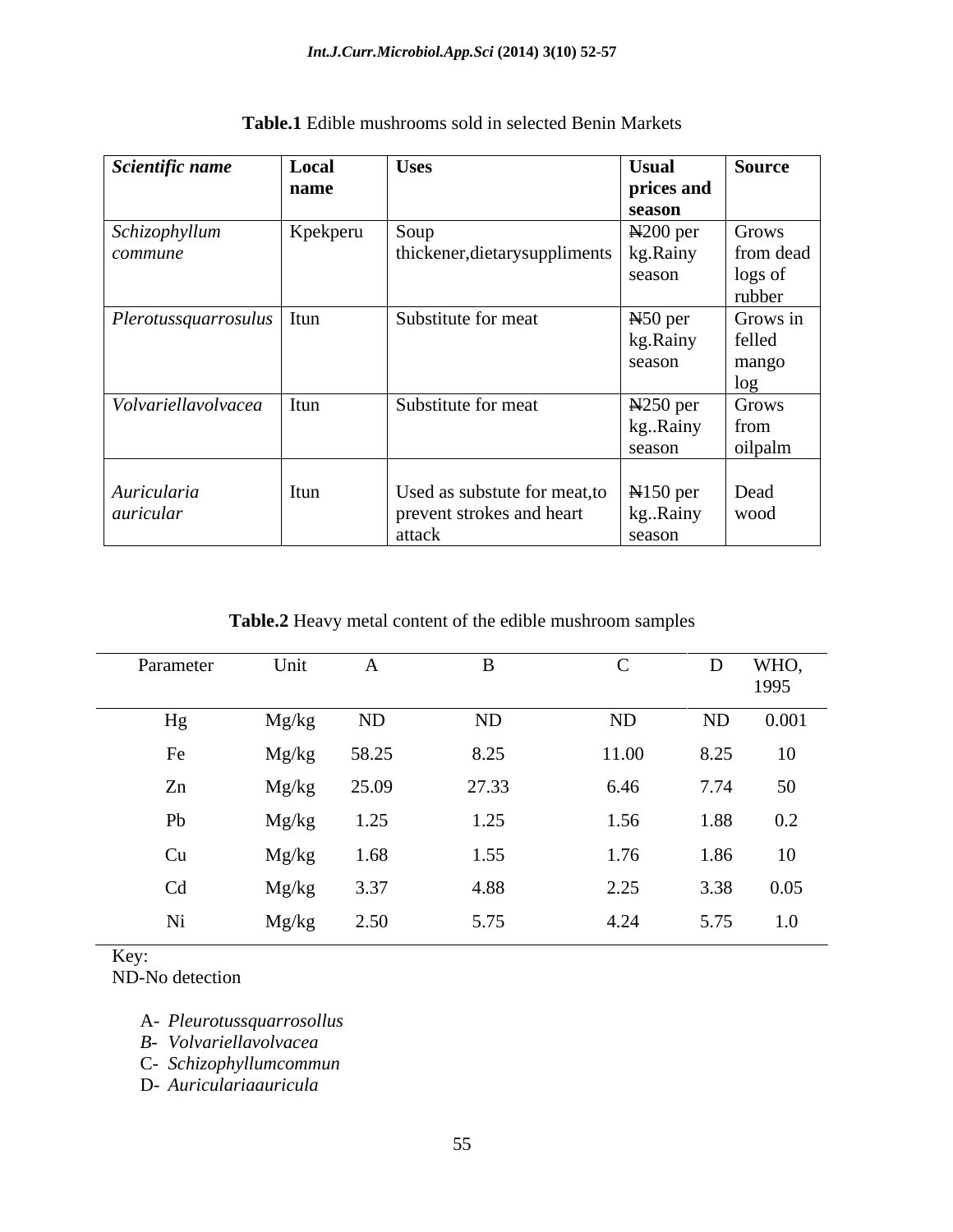However, the zinc content is below of 568 3562 mg/kg in mushroom in agreement with values reported by Turkekul et al., (2004), Tuzen et al., Pleurotus squarrosollus and Aricularia samples in the literature have been reported to be in the ranges: 0.75-7.77 References mg/kg (Tüzen et al., 1998), 0.40 - 2.80 mg/kg (Svoboda et al., 2000), 1.43 - 4.17 mg/kg (Tüzen, 2003), 0.800 - 2.700 mg/kg<br>mushrooms collected from the Khasi hills (Türkekul et al., 2004), 0.82 -1.99 mg/kg (Soylak et al., 2005), and 0.9 - 2.6 mg/kg (Sesli et al., 2008), respectively. The lead<br>Denizilli, A., Gene, O., 2003. results of all mushroom species were in agreement with those found in the literature. and heat inactivated *Trametes versicolor*

Lead is similar to Cadmium that has no Technol., 89(2):145–154. beneficial role in human metabolism, Bano, Z. 1976. The nutritive value of producing programs to the contract of the mushrooms. *Indian Mushroom Sci.* 1: producing progressive toxicity. Lead can<br>mush have a described and the desired to the 473–487. reach humans through air, water, and food. Lead accumulates in bones, and it can take in place of calcium. Lead creates health disorders such as sleeplessness, tiredness, hearing, and weight loss. The highest Fe *du petrole*., 51: 797–828 concentration was found in pleurotus squarrosollus (58.25 mg/kg) and the least concentration (8.25mg/kg) in Aricularia auricula and V.volvacea. Latiff et al., (1996) reported Fe concentration range of 100 1216 g/g in mushroom. Similarly,<br>Turkelayl at al. (2004) measured Equation of white rot fungi. B- 1570, Review Turkekul et al., (2004) reported Fe content

permissible level of 50 mg/kg (WHO, samples from Tokat, Turkey. Variations in 1995). Zinc is wide spread in living Fe content may be attributed to the organisms due to its biological different mushroom species, uptake levels significance. The levels reported here are and the levels accumulated by the (1998). The cadmium content ranged from concentration of Cu accumulated by the 2.25 mg/kg in Schizophyllum commune to mushrooms was 1.55 and 1.86 mg/kg 4.88 mg/kg in V.volvacea. The levels of respectively, with Aricularia auricular cadmium in edible mushrooms were accumulating the highest Cu concentration higher than the WHO permissible limit of 1.86 mg/ kg. Isildak et al. (2004) (WHO, 1995). Cadmium contents of reported a Cu concentration of  $107 \pm 8.5$ mushroom samples in the literature have g/g in wild growing Agaricus biosporus been reported to be in the ranges: 0.81 from the middle black sea region of 7.50 mg/kg (Svoboda et al. 2000).The lead Turkey. However, the Cu range obtained level ranged from 1.25 to 1.88 mg/kg for in this study is in agreement with reported auricula. Lead contents of mushroom of 568 3562 mg/kg in mushroom substrate from which the mushrooms were harvested. Minimum and maximum reported a Cu concentration of  $107 \pm 8.5$ 70  $g/g$  (Agrahar-Murugkar and Subbulakshmi, 2005).

# **References**

- Agrahar-Murugkar, D., Subbulakshmi, G. 2005. Nutritional value of edible wild mushrooms collected from the Khasi hills of Meghalaya. *Food Chem.*, 89: 599–603.
- Arica, M.Y., Arpa, C., Kaya, B., Bektas, S., Comparative biosorption of mercuric ion from aquatic systems by immobilized live and *Pleurotussajo-caju*. *Bioresour. Technol.,* 89(2):145–154.
- Bano, Z. 1976. The nutritive value of mushrooms. *Indian Mushroom Sci.,* 1: 473 487.
- Bouchez, M., Blanchet, D., Haeseler, F., Vandec, J.P. 1996. Les hydrocarbures aromatique poly cycliques dans I environment. *Revue de I institute cia s du petrole.,* 51: 797–828
- Emuh, F.N. 2009. Bioremediation Potentials of White Rot Fungi in the Reclamation of crude oil Polluted Soil. Ph.D. Thesis submitted to Graduate School, Delta State University, Abraka, Nigeria, 180 pp.
- Hamman, S. 2004. Bioremediation capability of white rot fungi. B- 1570, Review Article, *Spring* 2004.